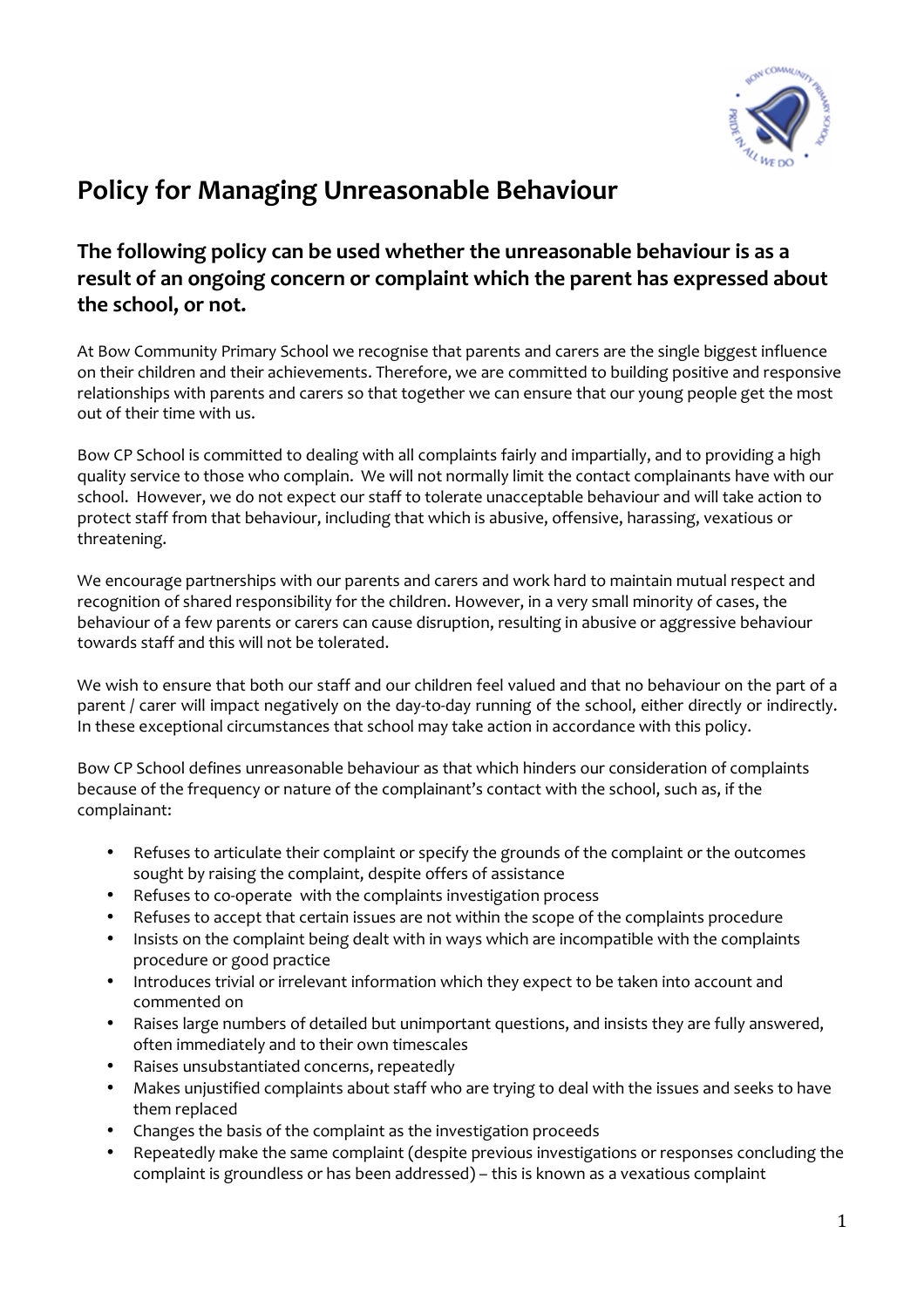- Refuses to accept the findings of the investigation into that complaint where the school's complaint procedure has been fully and properly implemented and completed including referral to the Department for Education
- Seeks unrealistic outcomes
- Makes excessive demands on school time by frequent, lengthy and complicated contact with staff regarding the complaint in person, in writing, by email and by telephone while the complaint is being dealt with
- Uses threats to intimidate
- Uses abusive, offensive or discriminatory language or violence
- Knowingly provides falsified information
- Publishes unacceptable information on social media or other public forums

Complainants should try to limit their communication with the school that relates to their complaint, while the complaint is being processed. It is not helpful if repeated correspondence is sent (either by letter, phone, email or text), as it could delay the outcome being reached.

Whenever possible, the Headteacher or Chair of Governors will discuss the concerns with the complainant informally before applying the 'unreasonable' marking.

## **School Action in cases of persistent or vexatious concerns**

If the behaviour continues, the headteacher will write to the complainant explaining that their behaviour is unreasonable and ask them to change it. For complainants who excessively contact Bow CP School causing a significant level of disruption, they may be labelled as vexatious and we may specify methods of communication and limit the number of contacts in a communication plan. This will be reviewed after six months.

In response to any serious incident of aggression or violence, we will immediately inform the police and communicate our actions in writing. This may include barring an individual from Bow CP School. Schools are not public places and although parents and carers have rights to attend and enter school premises for legitimate proper purposes, The Education Act of 1996 states that it is an offence for a trespasser on school premises to cause a nuisance or disturbance. The school is entitled to withdraw the implied right a parent or carer has to enter the school, if that parent or carer is violent or aggressive. If the parent or carer then enters the premises, they are in breach of the law, and they can be prosecuted in the criminal courts.

This policy applies to all those that engage with the school and not just to parents.

## **Behaviours which can lead to a ban include:**

- 1. Physical or verbal threats towards staff, pupils, or other parents
- 2. actual violence,
- 3. damage to property
- 4. refusal to leave when asked
- 5. disruption of the running of the school
- 6. general abusiveness including in person, in writing, online in social media or by email

The headteacher will decide whether the situation has been reached for proposing an actual ban. In extreme circumstances, i.e. if the incident is considered to be very serious, then s/he can issue a short-term temporary ban immediately, if required.